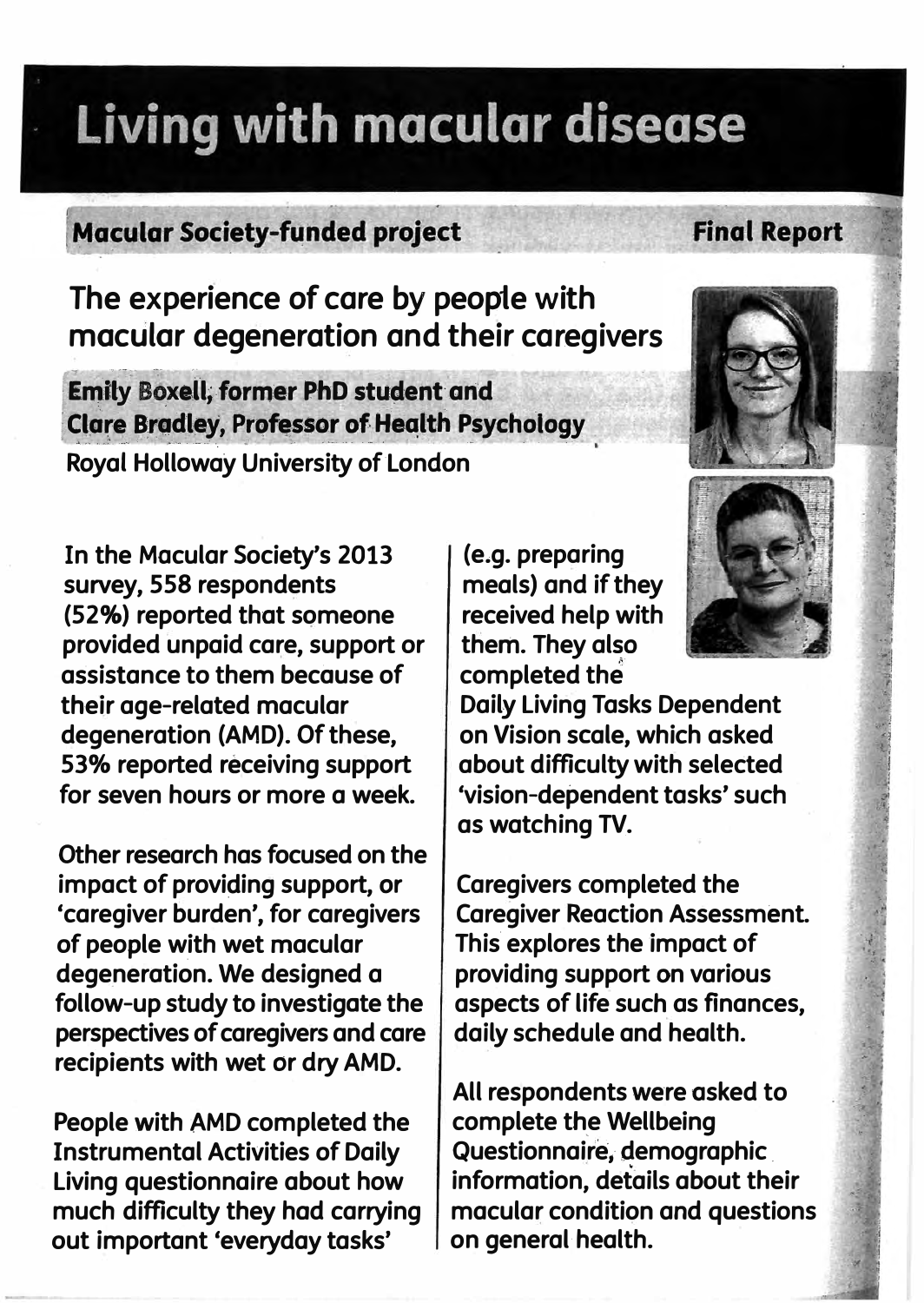**We received 72 completed questionnaires from people with AMO/caregiver pairs. Forty nine pairs were spouses. Of the rest, 21 pairs had caregivers who were adult offspring, and for two pairs, they were a neighbour or friend. Mean age of caregivers was 61 years for adult offspring and 79 years for spouse caregivers. The majority of**  caregivers (69%) were women.

**We used structural equation modelling to examine predictors of wellbeing in the person with AMD and their caregiver, caregiver general health and caregiver reactions towards providing support. The**  preliminary results reported **here, based on a modest sample**  size, need to be interpreted **cautiously. Nevertheless, the main findings are:** 

- **• The amount of help ·received and provided for AMO was not related to the wellbeing of the person with AMO or to caregiver wellbeing, health or their** reactions to providing support.
- **• The amount of support received and provided was mainly' determined by the level of difficulty the person with AMD**

**had with carrying out everyday tasks, but not with the more specific vision-dependent tasks, nor their general health status.** 

- **• The ability of people with AMD to carry out vision-dependent tasks and their general health predicted their wellbeing. However, difficulties with everyday tasks were not related to their wellbeing.**
- **• Poorer general health in people with AMD predicted more negative caregiver reactions to providing support. This· indirectly predicted poorer caregiver wellbeing and general health.**
- **• Caregiver reactions towards providing support impacted on their own wellbeing and health, but were.unrelated to the wellbeing of the recipient of their care.**

**Analyses found that caregivers' ratings of their role as enjoyable/rewarding or causing resentment, and the overall positive effect caregiving had on . their lives was unrelated to reports from the person with AMO about their level of difficulty with tasks, their general health or the amount of help they received.**